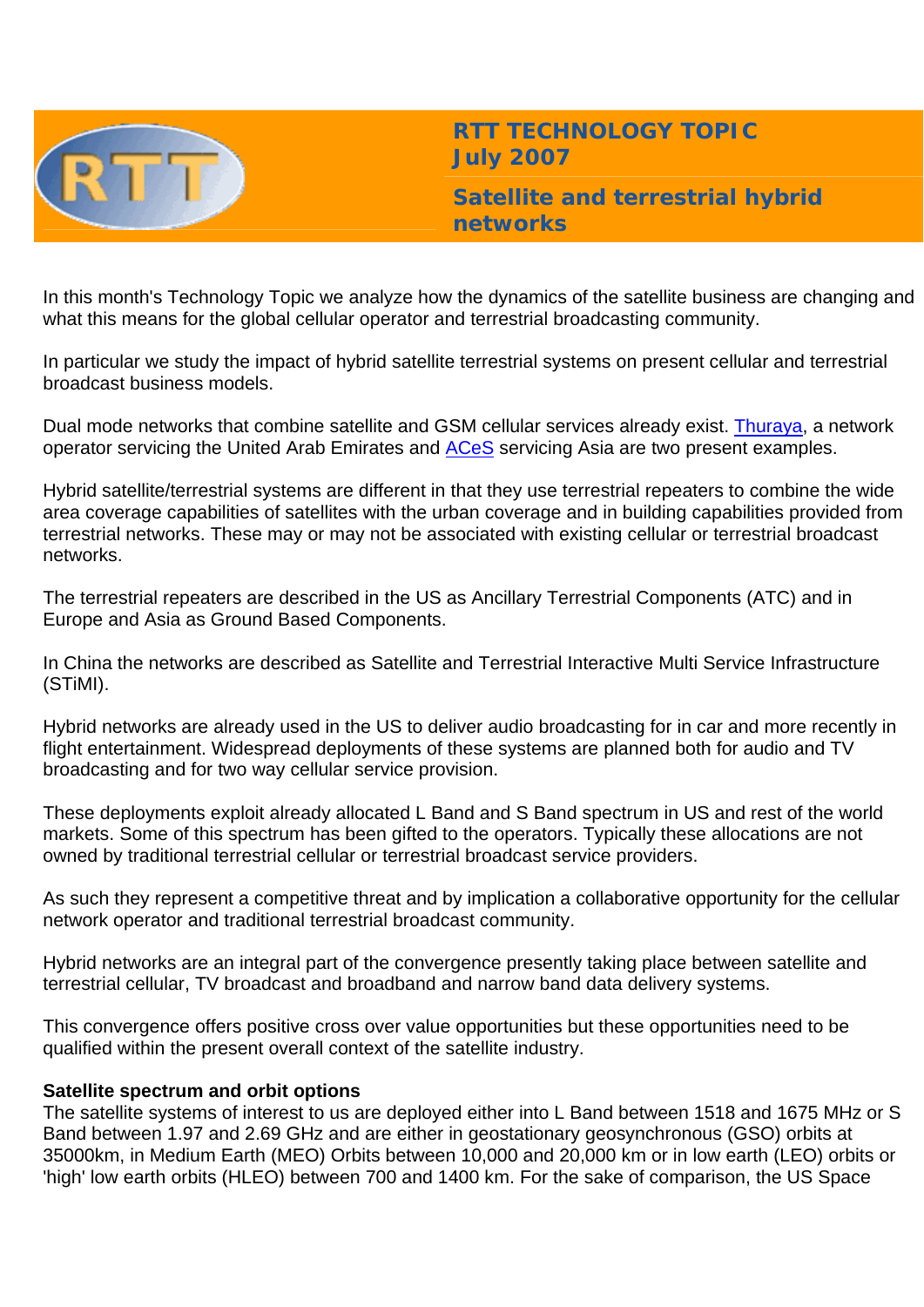Shuttle orbits at 350km.

Some highly elliptical orbits such as the Molniya or low polar orbits provide optimized coverage for countries at extremely northern or extremely Southern latitudes. 'Seeing' geostationary satellites from these latitudes can be problematic.

The choice of orbit determines the number of satellites needed to provide a particular coverage footprint, the size and position of the satellites determines their functionality.

The spectrum into which the satellites are deployed and the proximity of this spectrum to other users also determines their functionality particularly in terms of system interoperability with other terrestrial or satellite networks.

LEOS have the advantage of low round trip latency, about 20 milliseconds compared with 133 milliseconds for a MEO and 500 milliseconds for a GSO satellite.

Geostationary satellites have the advantage that they stay in the same place when viewed from the earth. This simplifies handover and radio planning algorithms when servicing mobile users.

The size of the satellite determines the size of the antenna array, sometimes upwards of 20 meters in large geostationary satellites. The size of the array determines the uplink and downlink gain available particularly if adaptive spot beam forming techniques are used.

Similarly the size of the solar panel array, sometimes upwards of 40 meters in large geostationary satellites dictates the amount of power that can be generated which determines both the coverage and capacity.

Advances in launch technologies have made it possible to launch satellites weighing over 5000kgs into geostationary orbit. Advances in RF and baseband hardware deliver a steady year on year increase in functionality per kg of orbital weight.

Conversely micro miniaturization techniques have made possible new generations of super small satellites though these tend to be used for more specialist low orbit or deep space exploration applications.

Improvements in station keeping fuel efficiency and hardware reliability have helped to increase the life span of satellites. An operational life of 15 years is now a realistic expectation.

A reasonably broad choice of launch options and some innovative mission insurance solutions have helped trim launch costs. All these factors together contribute positively to the overall economics of providing satellite based services.

However terrestrial network hardware costs have also reduced over the past twenty years by roughly 15% year by year and functionality has greatly increased.

In particular the rapid growth in subscriber numbers served by terrestrial cellular networks and terrestrial broadcast networks has attracted engineering investment which in turn has improved the delivery cost efficiency of these networks. Present upgrading of the DAB terrestrial networks in the UK to provide improved coverage and higher data rates provides an example.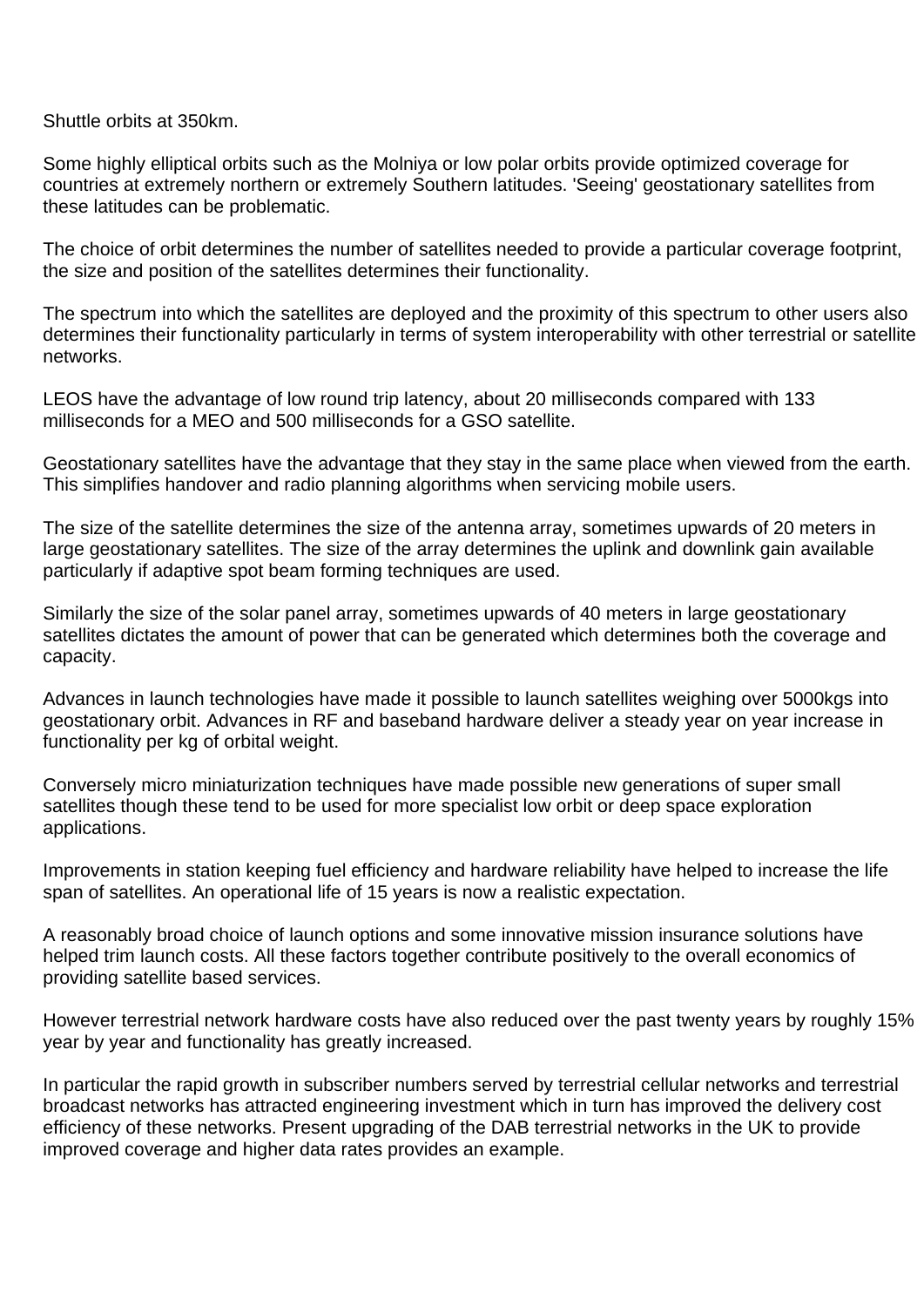In terms of user devices, the economies of scale available to the cellular industry effectively dictate the radio functionality included in mobile handsets.

In the past these factors have invalidated a number of apparently promising satellite based business models.

New satellite ventures therefore have to be approached with some caution and the relative merits and demerits of each option need to be carefully considered.

This is particularly true when significant amounts of spectrum are being allocated by regulators either for satellite based services or for new hybrid satellite terrestrial network propositions.

Satellites have delivered telecommunications, TV and data for over 50 years, the original triple play proposition. This interdependency has determined the economics of the industry.

Over the past twenty years improved power output (downlink capability) and sensitivity (uplink capability) has allowed satellites to play an increasing role in delivering communications to mobile devices including mobile handheld devices.

Hybrid satellite terrestrial networks are a logical next step but have to be qualified in terms of the additional value that they deliver to existing terrestrial networks.

## **Terrestrial Broadcast and satellite co existence in L Band**

Table 1 shows the present allocations to terrestrial broadcast, satellite broadcast and satellite two way services in L Band.

| <b>L Band Terrestrial Broadcast</b> |                           |                      |                      |              |         |                  |              |            |
|-------------------------------------|---------------------------|----------------------|----------------------|--------------|---------|------------------|--------------|------------|
|                                     |                           | <b>MHz</b>           | <b>MHz</b>           | <b>MHz</b>   | MHz MHz | <b>MHz</b>       | <b>MHz</b>   | <b>MHz</b> |
| <b>DAB</b>                          | Broadcast audio           | 1452.96<br>1478.64   |                      |              |         |                  |              |            |
|                                     |                           |                      | <b>25 MHz</b>        |              |         |                  |              |            |
| <b>DVB</b>                          | Broadcast video           |                      |                      |              |         |                  | 1670<br>1675 |            |
|                                     |                           |                      |                      |              |         |                  | 5 MHz        |            |
| L Band Satellite broadcast          |                           |                      |                      |              |         |                  |              |            |
| S DAB                               | Broadcast audio           |                      | 1480.352<br>1490.624 |              |         |                  |              |            |
|                                     |                           |                      | 10 MHz               |              |         |                  |              |            |
| World<br>Space                      | <b>Broadcast</b><br>audio | 1453.384<br>1490.644 |                      |              |         |                  |              |            |
|                                     |                           | 35 MHz               |                      |              |         |                  |              |            |
| L Band Satellite Two Way Mobile     |                           |                      |                      |              |         |                  |              |            |
| Inmarsat Thuraya<br><b>ACES</b>     |                           |                      |                      | 1525<br>1559 |         | 1626.5<br>1660.5 |              |            |
|                                     |                           |                      |                      | 34 MHz       |         | 34 MHz           |              |            |
| <b>Mobile Satellite Ventures</b>    |                           |                      |                      | 1525<br>1559 |         | 1625.6<br>1660.6 |              |            |
|                                     |                           |                      |                      | 34 MHz       |         | 34 MHz           |              |            |
| Iridium                             |                           |                      |                      |              | 1610    |                  |              |            |

Table 1 Terrestrial Broadcast and satellite co existence in L Band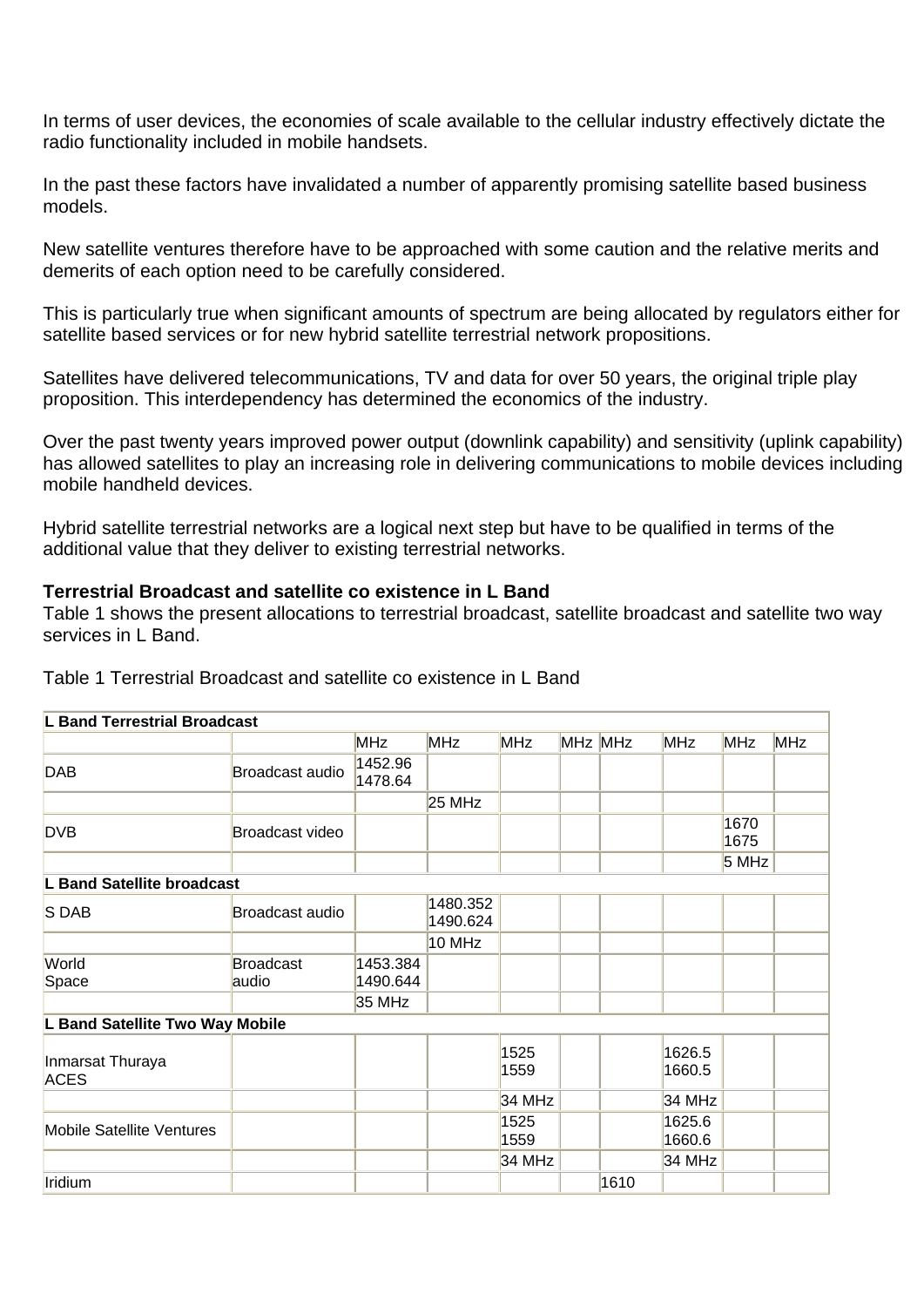|                                  |  | 1626.25 |              |
|----------------------------------|--|---------|--------------|
|                                  |  | 16 MHz  |              |
| L Band /S Band Two Way Mobile    |  |         |              |
|                                  |  | 1615.15 | 2483.5       |
|                                  |  | 1626.15 | 2500         |
|                                  |  | 10 MHz  | 15MHz        |
| L Band GPS Satellite Positioning |  |         |              |
|                                  |  |         |              |
|                                  |  |         |              |
|                                  |  | 1602    |              |
|                                  |  | 1615    |              |
|                                  |  |         | 1575<br>1575 |

## **Terrestrial DAB Satellite DAB and DVB H**

The L Band allocations for DAB and DVB H are identified although these allocations are not universally available in all countries. DAB is intended primarily for radio but can carry a TV multiplex of up to 7 video channels on a 1.7 MHz OFDM channel.

DVB H has been implemented as a [trial in New York](http://www.dvb-h.org/Services/services-usa-modeo.htm.com/) delivering 75 TV and music stations transmitted from 74 terrestrial sites covering 475 square miles. The network uses a 5 MHz channel rather than the standard 8 MHz used for DVB H at UHF or S band.

Provided regulatory approval is obtained, DVB H could be implemented in L band as a DVB SH network with terrestrial repeaters

# **World Space Satellite Broadcast L Band GSO plus proposed ATC**

[World space](http://www.worldspace.com/) provides radio services to Africa and Asia from two geostationary satellites, Afristar launched in 1998 and Asia star launched in 2000. These satellites use the same air interface as XM radio.

Plans to launch a third satellite Ameristar to serve South America were not implemented as these L band frequencies are used by the US air force.

This satellite is now intended to be repurposed to provide European coverage with a particular emphasis on Italy. The satellite would transmit and receive with an air interface theoretically compliant with the ETSI satellite digital radio standard which is presently being extended to include **[S UMTS and DVB SH](http://www.etsi.org/pressroom/Previous/2007/2007_02_ses_sdr.htm)** and a legacy set of standard documents known as GMR, the geostationary mobile radio standard.

World Space has terrestrial repeater licenses for Bahrain and the United Arab Emirates and could be expected to lobby for similar license concessions in its other addressable L band markets.

## **Inmarsat** - **L Band GSO Two way mobile communications**

[Inmarsat](http://www.inmarsat.com/) have traditionally provided mobile and fixed communication services to the maritime, aeronautical, land mobile and remote area markets. Recent investments have focused on increasing data rates as part of their Broadband Global Access (B GAN) network.

Space to earth links are at 1525 to 1559 MHz and earth to space are at 1626.5 to 1660.5 MHz. The network supports user data rates up to 256 kbps. Terminals are typically 1.3 kg or above and power consumption is in the region of 14 watts. There are ten satellites in a geostationary (GSO) orbit. The latest satellites launched have a planned 13 year operational life and a 9 meter antenna array. There are no stated plans for a hybrid ATC network.

# **Thuraya 2 L Band GSO plus Tri Band GSM and GPS**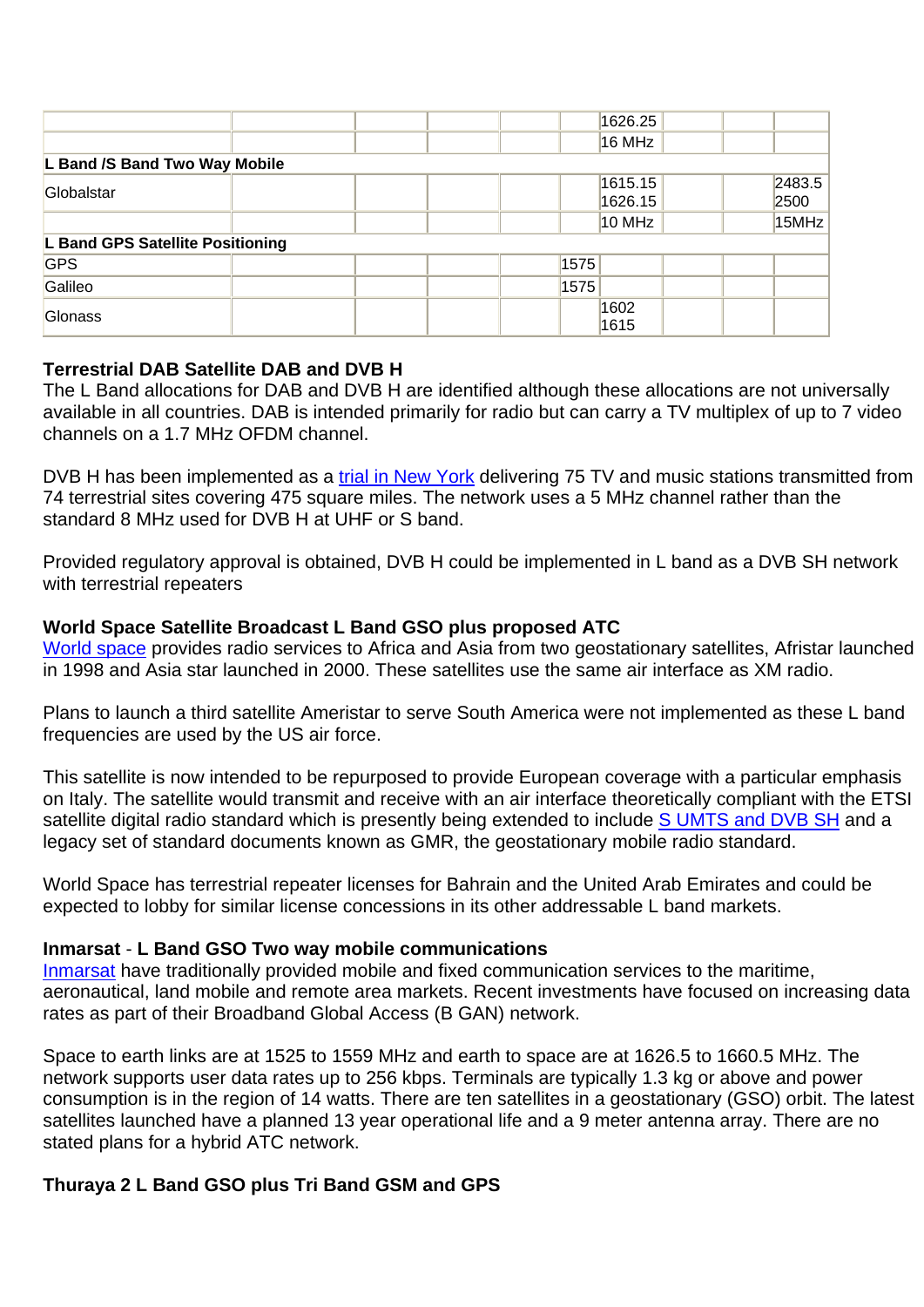[Thuraya](http://www.thuraya.com/) provides satellite service to mobile hand held devices that also support tri band GSM and GPS with coverage optimized for the United Arab Emirates and the Middle East. The original geostationary satellite was launched in 2000 with a second in 2003 and a third in 2004. Uplinks and downlinks are the same as Inmarsat. The Thoraya 2 satellite has a 12 meter antenna array. The GPS frequency at 1575.42 sits reasonably conveniently between the L band uplink and downlink frequencies used in the handset. There are no stated plans for a hybrid ATC network.

## **ACeS L Band GSO plus Tri Band GSM and GPS**

More or less equivalent to Thuraya combining service from one geostationary satellite launched in 2000 and positioned to provide optimal coverage over Asia rather than the Middle East. Inmarsat and [ACeS](http://www.acesinternational.com/) are proposing to combine their present network proposition to provide global coverage. There are no stated plans for a hybrid ATC network.

## **Mobile Satellite Ventures L Band GSO plus ATC**

[Mobile Satellite Ventures](http://www.msvlp.com/) plan to launch two geostationary satellites in 2009/2010. These are large satellites weighing 5500 kgs with a 22 meter antenna array and 500 spot beams. Coverage is to be optimized for the US, Southern Canada and Latin America.

The company has a license to deploy a 30 MHz paired band with the lower duplex between 1525 and 1559 paired with the upper duplex between 1625.5 and 1660.6 MHz based on proposals first tabled to the FCC in 2001.

The mobile uplink will be processed by both satellites with the signal being diversity combined, a technique also used by Globalstar.

Terrestrial transmitters will be added to existing cellular sites to provide additional coverage and capacity

Essentially this is an extension of the terrestrial repeater principle to two way communication based on a combination of terrestrial cells with a radius of between one and five kilometers nesting within a satellite cell with a radius of about 100 km.

This brings Mobile Satellite Ventures into direct competition not only with terrestrial broadcasters but also with cellular service providers.

Mobile Satellite Ventures claim to have substantial patent based intellectual property regarding space/terrestrial frequency re use, beam forming with larger arrays and handover algorithms. There is some cross over of patent value and personnel with XM radio.

## **Iridium - L band LEO**

The **Iridium** satellite network is based on 66 satellites in six equally spaced orbits at 700 km. The satellites weigh 700 kg and are rated at 530 watts with 48 spot beams per satellite and orbit at 26931 kph (100 minute orbits). The constellation is still operational after ten years and is expected to continue to provide service until 2010.

The uplink and downlink are between 1610 and 1626.25 MHz and provide voice and low bit rate data service to mobile terminals. The satellites can inter satellite switch at Ka band at 23 GHz and have a 19.4- 19.6 GHz downlink and 29.1-29.3 GHz uplink.

Motorola invested substantial orbit specific engineering resources developing handover and inter satellite switching algorithms for Iridium. The air interface is broadly similar though not identical to GSM. There are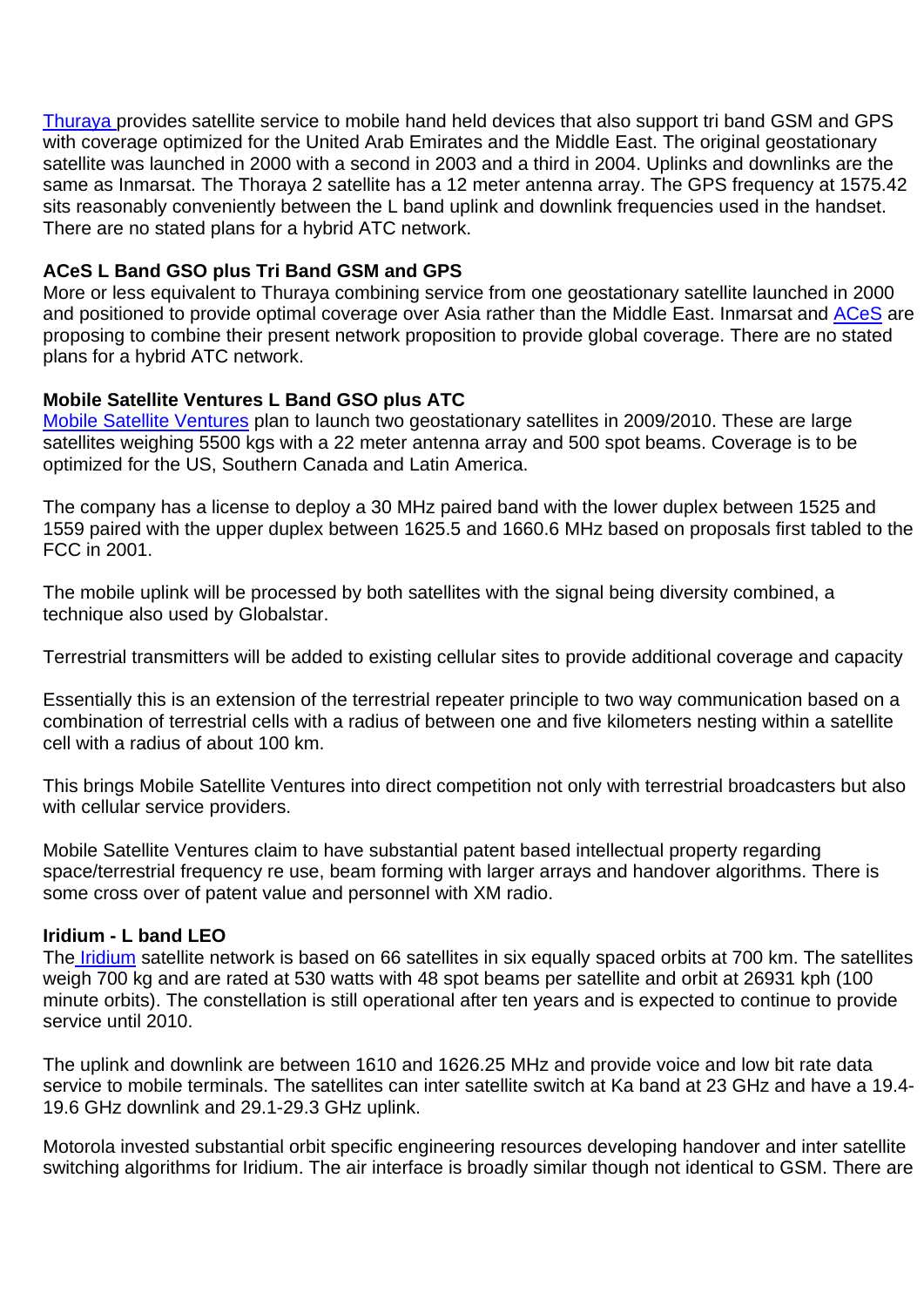presently no publicly stated plans to implement a hybrid satellite/ATC network.

# **Globalstar L Band/S Band Two Way Mobile with proposed ATC**

Launched ten years ago as a competitor to Iridium, the [Globalstar](http://www.globalstar.com/) network is based on 48 satellites in a high LEO Walker orbit at 1410 km. The satellites weigh 350 kg and are rated at 550 watts with 16 spot beams per satellite. The uplink is at 1615.15 to 1626.15 MHz and the downlink is at 2483.5 to 2500 MHz.

Some RF hardware failures are now occurring due to radiation damage but the network is still operational. Qualcomm supply a range o[f cellular handsets](http://www.satphone.co.uk/networks/globalstar/gsp1600.shtml) including devices with integrated GPS capability.

In common with Iridium, Globalstar went into Chapter 11 in 2000 but re emerged and refinanced.

The company plans to implement an ATC at some future stage.

# **Global Positioning MEOS at L Band GPS, Galileo and Glonass**

Table 2 below summarizes the global positioning MEO's

## **Table 2 GPS satellite constellations**

| <b>Name</b> | Orbit                        | Number of satellites                                     | L band spectrum<br><b>MHz</b> | Status                                       |
|-------------|------------------------------|----------------------------------------------------------|-------------------------------|----------------------------------------------|
| <b>GPS</b>  | MEOat 20,200<br>km           | 24 operational satellites, six nearly<br>circular orbits | 1575.42                       | Fully operational since 1994,                |
| Galileo     | MEO at<br>23222km            | 30 satellites, in three Walker orbits                    | 1575.42                       | Planned to be fully operational<br>by $2012$ |
|             | $\frac{L2211}{MEO at 19100}$ | 24 satellites                                            | 1602-1615 MHz                 | Fully operational                            |

The US managed GPS satellites have a 7.5 year design life but satellites are lasting 12 years.

[Galileo](http://ec.europa.eu/enterprise/space/programmes/galileo_en.html) is a European initiative with coverage, positioning accuracy and satellite lock times optimized for Europe. The satellites will have a 12 to 15 year design life.

Galileo has the same downlink frequency as GPS and could be expected to be implemented as standard in future handset designs.

It is theoretically convenient to build an L band transceiver with GPS capability though care has to be taken to avoid desensitization of the GPS or Galileo signal within the handset.

## **Terrestrial Broadcast and satellite co existence in S Band**

Table 3 summarizes present and proposed S band hybrid satellite and terrestrial broadcast and two way radio networks

## **Table 3 Present and proposed S band satellite and terrestrial (ATC) broadcast and two way radio networks**

|                  |                                        | <b>MHz</b> | <b>MHz</b> | <b>MHz</b> | <b>MHz</b>        | <b>MHzMHz</b> | <b>MHz</b> |
|------------------|----------------------------------------|------------|------------|------------|-------------------|---------------|------------|
| <b>XM Sirius</b> | <b>Broadcast</b><br>192 audio channels |            |            |            | 2332.5<br>2345.00 |               |            |
|                  |                                        |            |            |            | 12.5<br>MHz       |               |            |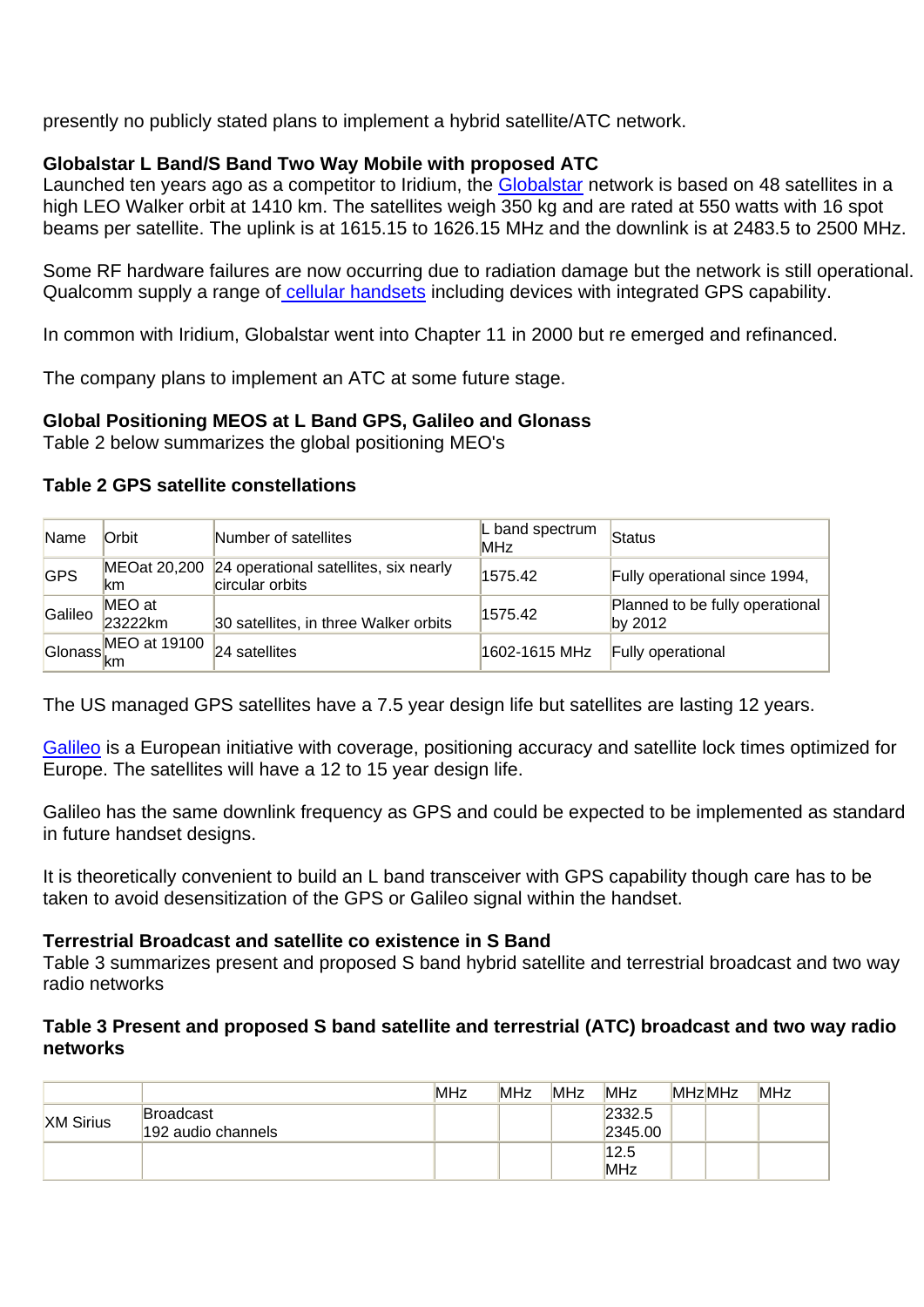| Mobaho<br>Japan              | <b>Broadcast</b><br>11 video channels including HDTV<br>25 audio channels<br>3 data channels |                |                  |                  |                | 2630<br>2635     |               |
|------------------------------|----------------------------------------------------------------------------------------------|----------------|------------------|------------------|----------------|------------------|---------------|
| S-DMB<br>Korea               | Similar to Mobaho                                                                            |                |                  |                  |                | 2630<br>2635     |               |
|                              |                                                                                              |                |                  |                  |                | 25<br><b>MHz</b> |               |
| <b>ICOUS</b>                 | Terrestar and Broadcast and two way                                                          |                | 2000<br>2020     | 2180<br>2020     |                |                  |               |
|                              |                                                                                              |                | 20<br><b>MHz</b> | 20<br><b>MHz</b> |                |                  |               |
| <b>ICO Europe</b>            | Broadcast and two way                                                                        | 1997.5<br>2010 |                  |                  | 2187.5<br>2200 |                  |               |
|                              |                                                                                              | 12.5MHz        |                  |                  | 12.5<br>MHz    |                  |               |
| Eutelsat<br><b>SES Astra</b> | Broadcast but potentially broadcast and<br>two way                                           | 1980<br>2010   |                  |                  | 2170<br>2200   |                  |               |
|                              |                                                                                              | TBD            |                  |                  | TBD            |                  |               |
| WiFi                         | Potential integration with satellite<br>receivers                                            |                |                  |                  |                |                  | 2400-<br>2480 |
|                              |                                                                                              |                |                  |                  |                |                  | 80 MHz        |

# **XM and Sirius in the US - S Band GEO plus S Band ATC**

[XM](http://xmro.xmradio.com/xstream/index.jsp) and [Sirius](http://www.sirius.com/servlet/ContentServer?pagename=Sirius/CachedPage&c=Page&cid=1018209032790) are two operators in the US providing MP3 quality audio radio for in car and more recently in flight entertainment. The two companies are presently in merger discussions

XM has four 15 kW geostationary satellites XM1 (Rock), XM2 (Roll), XM3 Rhythm and XM4 'Blues'. XM1 and XM2 have suffered some fogging on their solar panels.

The satellites work with 1500 terrestrial repeaters which are each technically capable of delivering an ERP of 25 kW. Sirius has an additional three satellites also in geostationary orbit.

The air interface is specified in a standard known as **SDARS (Satellite Digital Audio Radio Service)**. The networks operate in a 12.5 MHz band between 2332.5 and 2345 MHz with four of the six radio carriers dedicated to the satellites and the other two channels dedicated to the terrestrial repeaters.

Satellites are QPSK to maximize power efficiency. The terrestrial repeaters use COFDM.

User terminals have two separate antennas, one for the satellite signals and one for terrestrial signals. The signals are combined in the receiver at baseband using maximal ratio combining. Alternatively simple voting is used to choose the strongest signal.

The receivers tend to be traditional superhets with a 75 MHz IF commonly also used in TV receivers.

[ST Microelectronics](http://www.st.com/stonline/products/literature/bd/13651/sta240.htm) for example supply an SDARS receiver module. The receiver IC is common both to SDARS at 2.3 GHZ and Wi Fi at 2.4 GHz suggesting a number of potentially integrated Wi Fi/satellite/terrestrial transceiver design opportunities. [Maxim](http://www.maxim-ic.com/quick_view2.cfm/qv_pk/4168) has a similar IC.

Antenna systems for these devices are **[complex](http://www.mwrf.com/Articles/Index.cfm?Ad=1&ArticleID=5892)** though the design requirements for receiving satellite and terrestrial signals simultaneously are now well understood.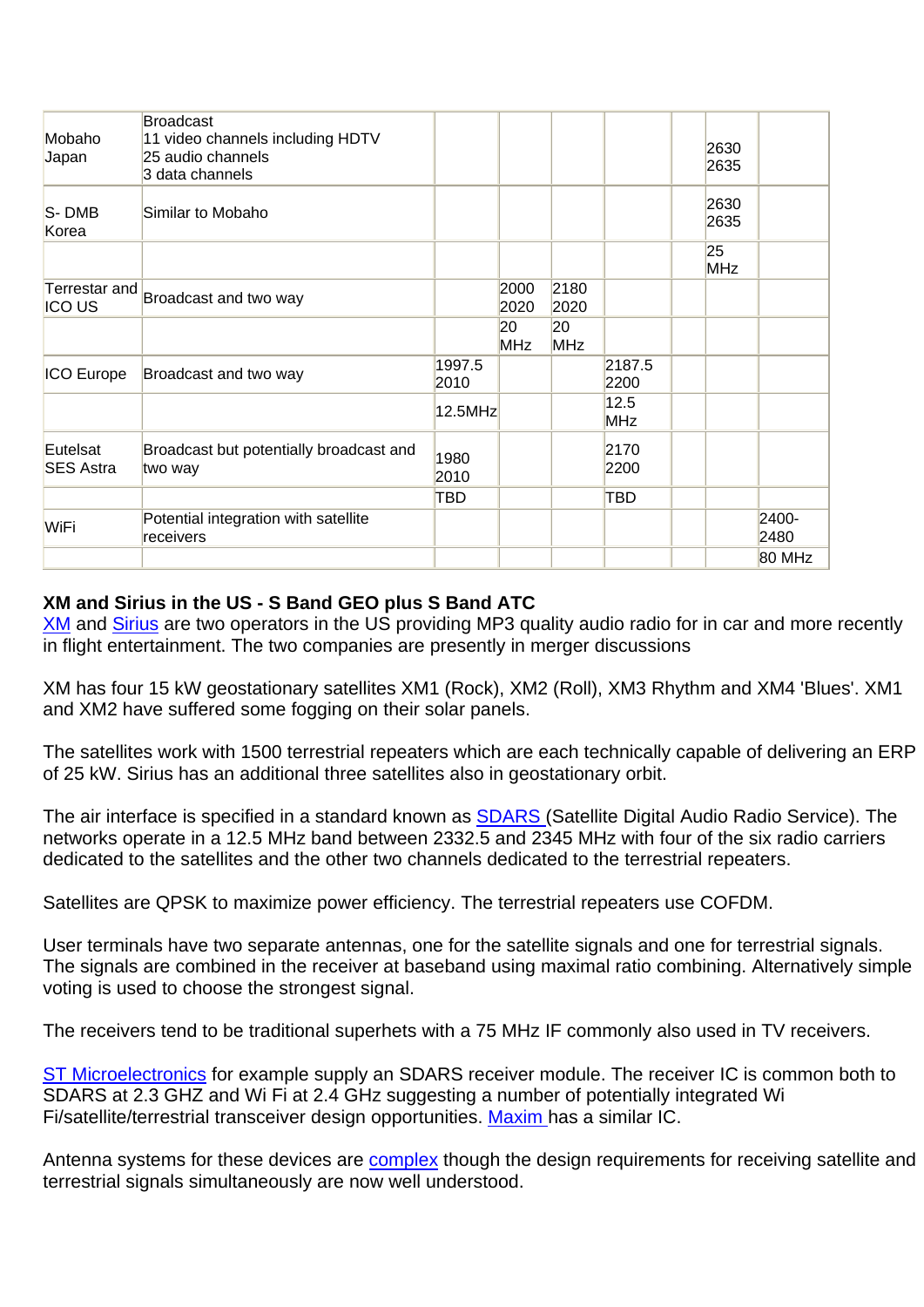There is a present proposal to deliver more localized services from the terrestrial repeaters. The National Association of Broadcasters [\(NAB\)](http://www.nab.org/AM/Template.cfm?Section=Legislative_and_Regulatory&CONTENTID=8472&TEMPLATE=/CM/ContentDisplay.cfm) in the US opposes this.

## **Mobaho in Japan and S DMB in South Korea - S Band GSO plus ATC**

[Mobaho](http://www.mobaho.com/english/support/mobaho.html) in Japan and [S DMB](http://www.mobaho.com/english/support/mobaho.html) have a similar network configuration but implemented at 2.6 GHz. A single geostationary satellite covers Japan with a left polarized beam and S Korea with a right polarized beam. A 12.226 GHz transponder on the satellite provides a downlink to terrestrial transponders to provide services in subways and tunnels.

## **Terrestar S Band in the US- GSO with ATC**

[Terrestar](http://www.terrestar.com/) have been granted access rights to two by 10 MHz allocations at 2000 to 2020 and 2180 to 2020 MHz. The band is shared with ICO. The launch of the initial Terrestar 500 spot beam geostationary satellite was originally planned for November 2007 but has been rescheduled for September 2008.

Terrestar have a joint venture with [Orbcomm](http://www.orbcomm.com/) who have a legacy 30 satellite LEO constellation of micro 160 watt satellites with an uplink at 137-138 MHz and downlink at 400-401 MHz.

Orbcomm went into Chapter 11 with Iridium and Globalstar but re emerged and refinanced and presently provides services to M2M markets including telematics and asset tracking.

## **ICO S Band GSO with ATC**

The FCC have granted [ICO](http://www.ico.com/) a license for the other two by 10 MHz allocations at S Band with a mobile uplink between 2000 and 2020 MHz and a downlink at 2180 to 2020 MHz. An initial satellite launch is planned for the end of 1997 optimized for US coverage.

The ground based components receive the satellite signal in K band, down convert to 2 GHz then transmit in synchronization with the satellite signal. Additional satellites would provide improved in building penetration.

The suggestion is that this network could provide up to 50 TV channels to mobile handsets and is therefore a potential competitor to Media FLO though the network would have other functionality including two way voice and data, interactive multi media and disaster relief capabilities.

## **ICO S Band MEO at S Band with ATC**

ICO planned a MEO constellation of 12 satellites in two inclined orbits at 10,400km. The launch of the first satellite failed but the second satellite went into orbit in June 2001 and is operational and capable of providing services to Africa, Europe and Asia.

The ITU/CEPT S Band allocation to ICO specified a 12.5 MHz mobile uplink between 1997.5 and 2010 MHz and a mobile downlink from the satellites between 2187.5 and 2200 MHz.

There has been regulatory discussion as the continuing validity of ICO's claim to this spectrum. ICO base their claim to continued access rights on the basis of their legacy investments and stated plans to repurpose present and future satellites to support a DVB SH ATC network as a joint venture with Alcatel Lucent.

Alcatel Lucent are leading a consortium with Sagem, Philips and DiBcom known as [Television Mobile](http://www.generation-nt.com/alliance-alcatel-archos-pour-la-tv-mobile-dvb-h-en-bande-s-actualite-40220.html)  [Sans Limite](http://www.generation-nt.com/alliance-alcatel-archos-pour-la-tv-mobile-dvb-h-en-bande-s-actualite-40220.html) (Mobile Television without Limits) to promote wider adoption of the DVB SH standard.

China have several parallel standards initiatives including [China Multi Media Broadcasting](http://eetimes.eu/wireless/198700962) using Satellite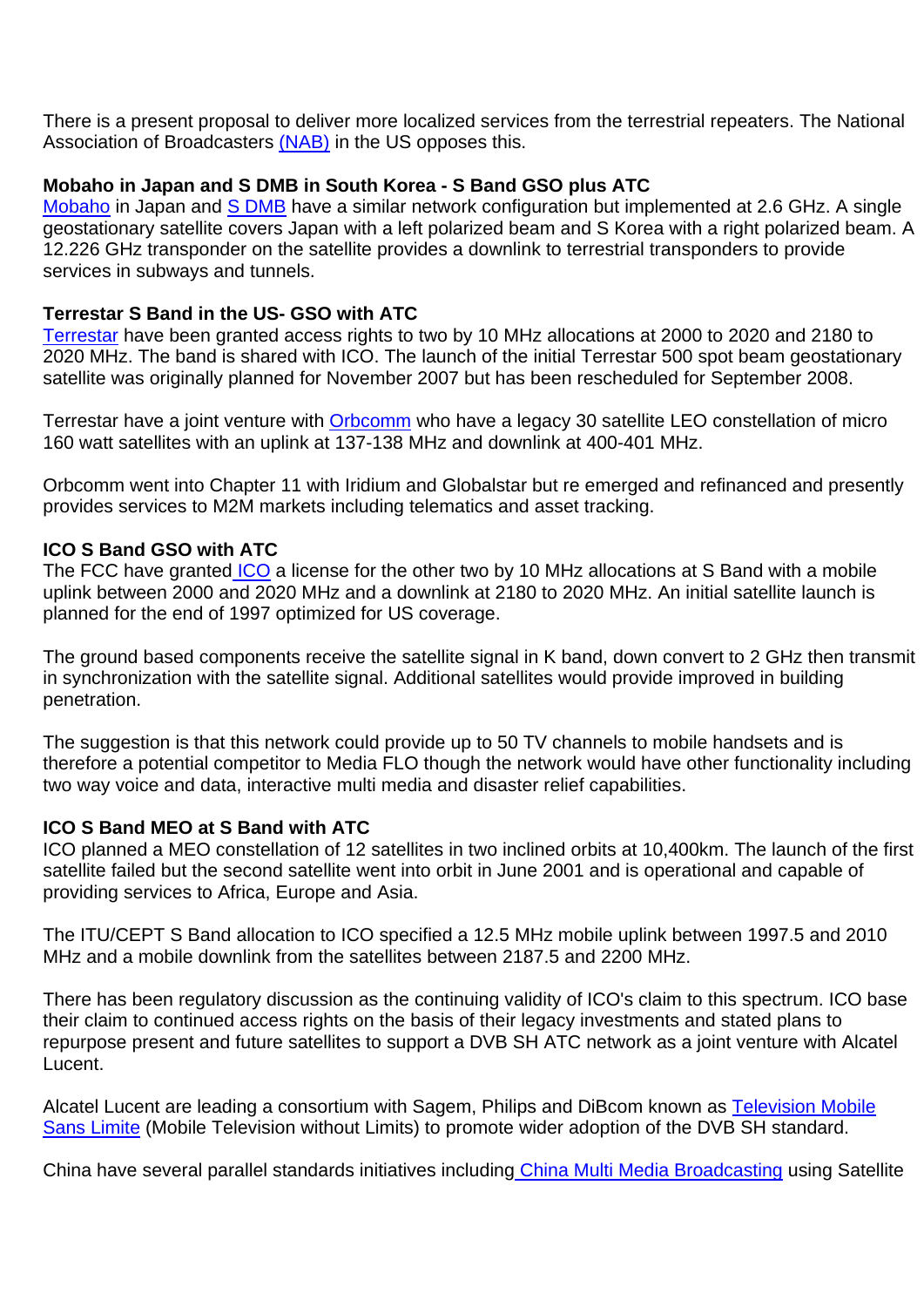and terrestrial Inter active infra structure and other localized re interpretations of the T DMB and DMB T standards.

## **Eutelsat and SES ASTRA GSO - 'free' S Band payloads**

[Eutelsat](http://www.eutelsat.com/home/index.html) has twenty three geostationary satellites. [SES Astra](http://www.ses-astra.com/landingPage/) has 36 satellites in 25 orbital locations. Together they deliver over three thousand TV stations and over 2000 radio stations to 200 million cable and satellite homes.

The transition to HDTV represents a challenge and opportunity to these providers and implies a possible future need to work more closely with the terrestrial broadcasting community.

There are no stated plans by either entity to implement a hybrid ATC network **however an S Band payload will be included on the Eutelsat W2A satellite being launched in 2008/9** and the companies have a joint venture working on delivering additional S band capacity.

The technology, engineering and launch costs of these platforms are already very adequately amortized across a substantial and largely captive subscriber base. **S Band capacity can therefore be added at minimal incremental cost.**

It could be presumed that Intelsat would have similar economies of engineering, sourcing and subscriber scale that could be applied in a similar way

Other present and proposed S Band only providers need to consider the impact this could have on their future operational margins.

## **Intelsat C Band Ku Band and Ka Band GSO**

[Intelsat p](http://www.intelsat.com/)rovides bi directional transponder services to corporate and national governmental markets predominantly at C Band (3.4 to 7.025 GHz), Ku Band (10.7 to 14.5 GHz and Ka band (17.3 to 30 GHz).

Intelsat has 51 geostationary satellites and uses spot beams to provide global, hemi, zone or spot beam coverage predominantly to fixed users. There are no stated plans for a hybrid ATC network.

In common with Eutelsat and SES Astra, Intelsat has the benefit of multiple satellite constellation economies of scale and a large corporate subscriber base over which to amortize future S band engineering investments.

## **Implications for Terrestrial Broadcasters**

As can be seen from the above, a number of these hybrid satellite terrestrial networks represent new competition for traditional terrestrial broadcasters. The ability to deliver TV to mobile users either from terrestrial repeaters or a satellite and/or simultaneously from both provides a measure of additional flexibility not available to terrestrial only broadcasters. The addition of an uplink to support interactivity provides additional differentiation.

Conversely most of the hybrid satellite terrestrial operators require access to terrestrial sites and terrestrial subscribers many of which are largely under the control or influence of the incumbent traditional broadcast community.

This suggests that collaborative rather than competitive ventures would be likely to yield better shareholder returns for all parties.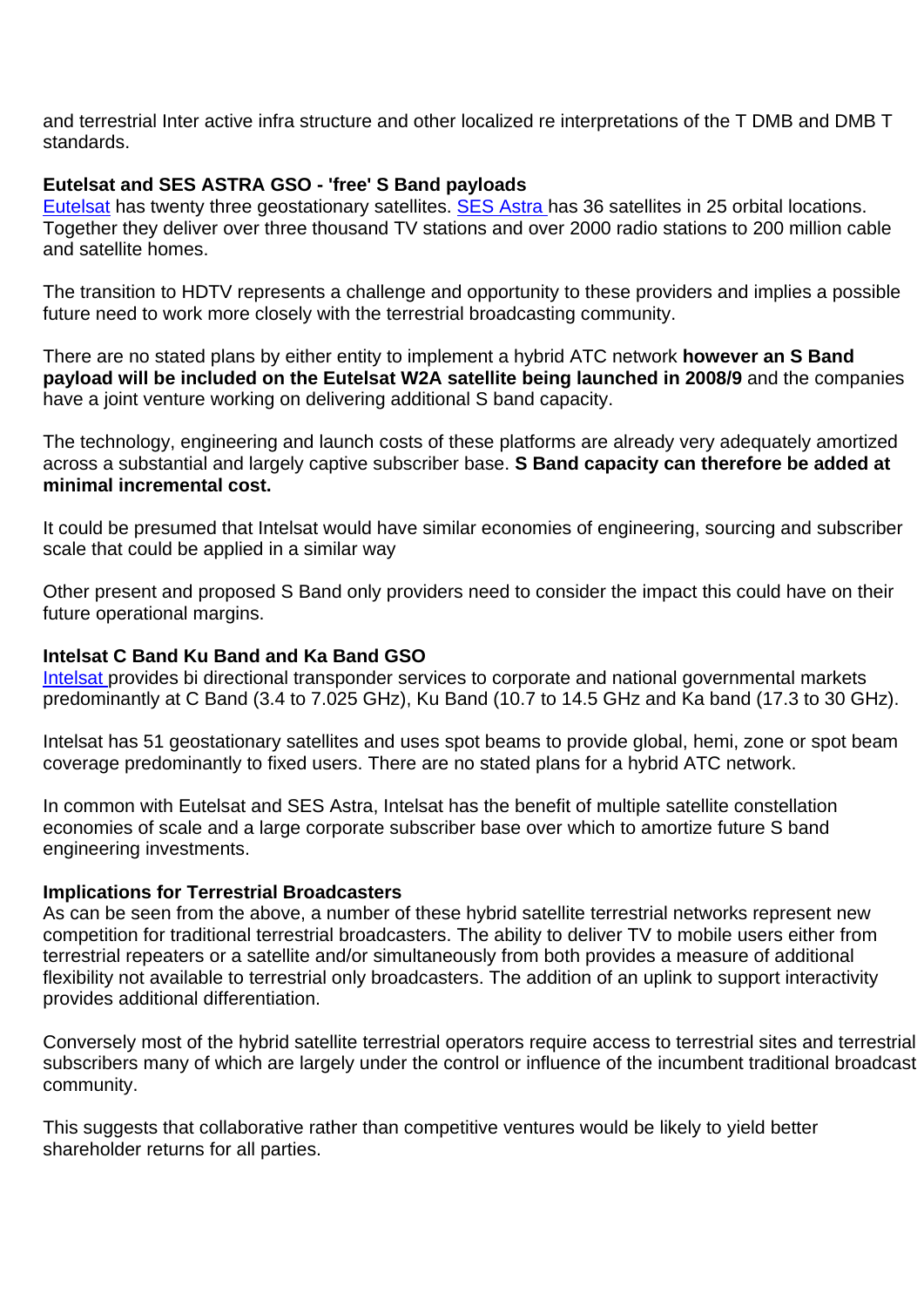## **Implications for Terrestrial Cellular Service Providers**

A number of these hybrid satellite terrestrial networks represent new competition for traditional cellular service providers. The ability to deliver full duplex voice, video and broadband data services to mobile users either from terrestrial repeaters or a satellite and/or simultaneously from both provides a measure of additional flexibility not available to terrestrial cellular operators.

Conversely most of the hybrid satellite terrestrial operators require access to terrestrial sites and terrestrial subscribers many of which are largely under the control or influence of the incumbent traditional cellular community.

#### **The impact of satellite terrestrial ATC hybrids on cellular spectral and corporate value** Table 4 shows the present US band allocations at S band **Table 4 US S Band cellular allocations including satellite/terrestrial hybrids**

| Band                       | <b>Frequency MHz</b> | <b>Operational Bandwidth MHz</b> |
|----------------------------|----------------------|----------------------------------|
| <b>AWS</b>                 | 1710-1755            | 45                               |
| <b>PCS 1900</b>            | 1850-1910            | 60                               |
| Sprint/Nextel              | 1910-1915            | 5                                |
| <b>PCS1900</b>             | 1930-1990            | 60                               |
| Sprint/Nextel              | 1990-1995            | 15                               |
| <b>ICO/Terrestar</b>       | 2000-2020            | 20                               |
| <b>AWS</b>                 | 2110-2155            | 45                               |
| <b>ICO/Terrestar</b>       | 2180-2200            | 20                               |
| <b>WCS(Sprint/Nextel)</b>  | 2305-2320            | 15 <sub>1</sub>                  |
| SDARS (XM/Sirius)          | 2332.5-2345          | 12.5                             |
| <b>WCS (Sprint/Nextel)</b> | 2345-2360            | 15                               |
| Wi Fi                      | 2400-2480            | 80                               |

The satellite spectrum was largely allocated in 1997 and was either gifted or acquired on advantageous terms particularly when compared with the sums subsequently spent by cellular operators on PCS, WCS and most recently AWS spectrum.

This incongruity has allowed the satellite operators to refinance and revalue. The FCC ruling to allow ATC terrestrial repeaters has substantially helped in this revaluation process.

The regulatory intention is to encourage investment in satellite spectrum that has remained fallow for over ten years. Some US cellular operators might be minded to question whether this is in retrospect or prospect an equitable arrangement.

Table 5 shows the IMT S Band Cellular and satellite allocations in Europe

## **Table 5 IMT S Band Allocations**

| Standard                  | TDD  | <b>T-UMTS</b> | <b>S-UMTS</b>  | <b>TDD</b> | <b>T-UMTS</b> | <b>S-UMTS</b>  |
|---------------------------|------|---------------|----------------|------------|---------------|----------------|
| Frequency                 | 1900 | 1920          | 1980           | 2010       | 2110          | 2170           |
| <b>MHz</b>                | 1920 | 1980          | 2010           | 2125       | 2170          | 2200           |
| Operational bandwidthMHz  | 20   | 60            | 30             | 15         | 60            | 130            |
|                           |      |               | <b>ICO MEO</b> |            |               | <b>ICO MEO</b> |
|                           |      |               | 1997.5         |            |               | 2187.5         |
| <b>Frequency MHz</b>      |      |               | 2010           |            |               | 2200           |
| Operational bandwidth MHz |      |               | 12.5           |            |               | 12.5           |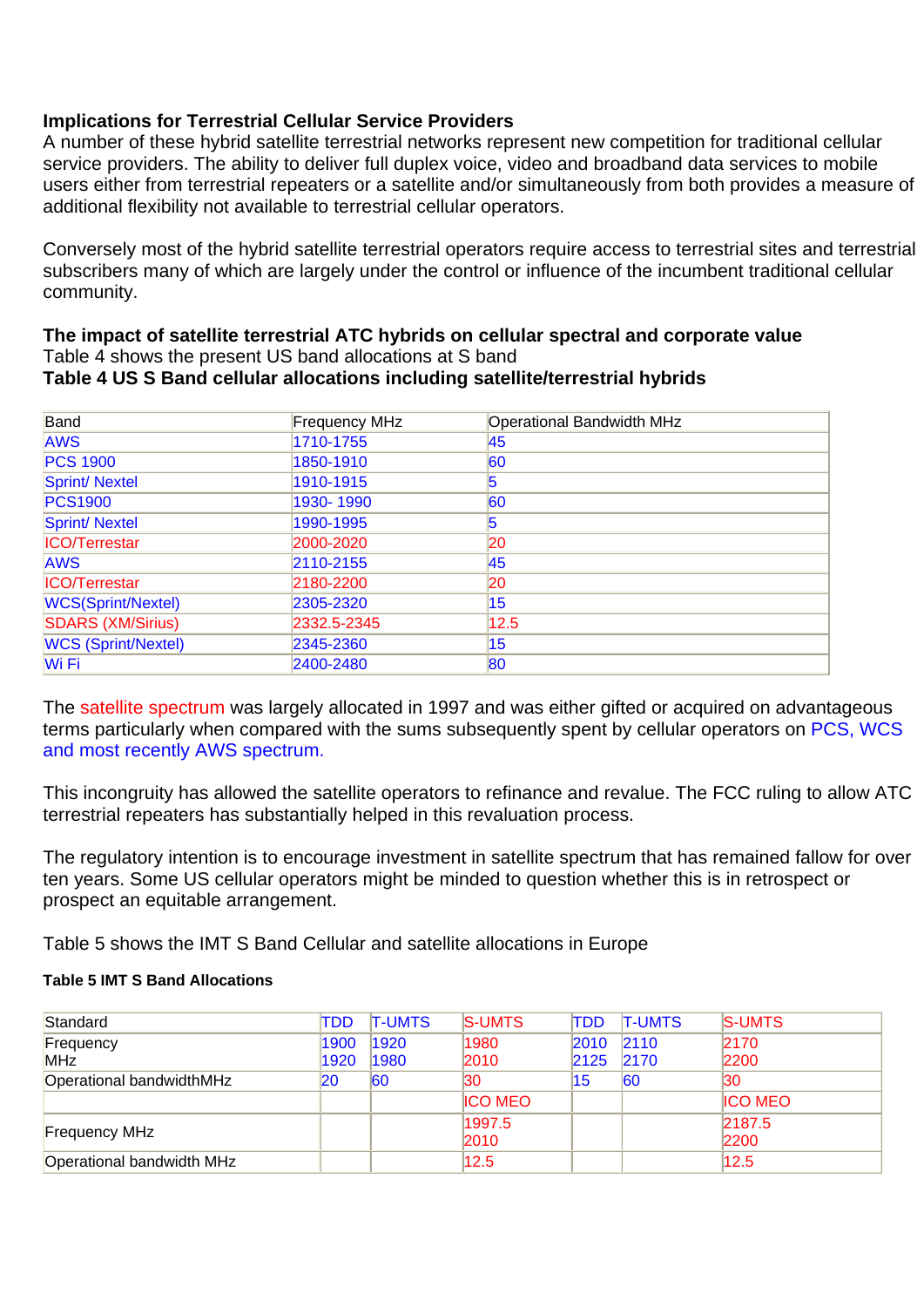The satellite spectrum was largely allocated in 1997 and was either gifted or acquired on advantageous terms particularly when compared with the sums subsequently spent by cellular operators on T-UMTS spectrum.

This incongruity has allowed the satellite operators to refinance and revalue. The CEPT/ITU ruling to allow ATC terrestrial repeaters (known as ground based components) has substantially helped in this revaluation process.

The regulatory intention is to encourage investment in satellite spectrum that has remained fallow for over ten years. Some European and Asian cellular operators might be minded to question whether this is in retrospect or prospect an equitable arrangement.

The same remarks could be made about L band spectrum.

## **L band, S Band, C Band, K band and V band hybrids**

The available radio frequency spectrum carries on beyond Ka band into V band, the millimetric band between 30 and 300 GHz.

There are ambitious satellite based bi directional broadband communication projects currently under way in V band including an advanced globa[l EHF satellite hybrid MEO GSO network](http://www.satnews.com/stories2007/4128.htm) providing broadband connectivity for US Stealth Bomber aircraft.

This network is being implemented between 36.1 and 51.4 GHz and is a dual constellation hybrid combining a MEO constellation for low latency exchanges with a constellation of geostationary satellites for less latency sensitive uploading/downloading.

| <b>UHF</b>               |                            |                            | S DAB L Band GPS and                 | <b>S</b> Band                | C Band                                   | Ku Band Ka Band             |            | V Band (Millimetric) |
|--------------------------|----------------------------|----------------------------|--------------------------------------|------------------------------|------------------------------------------|-----------------------------|------------|----------------------|
| 235<br>400<br><b>MHz</b> | 1452<br>1492<br><b>MHz</b> | 1518<br>1675<br><b>MHz</b> | 1575.42 MHz                          | 1.97 to 2.69<br>GHz          | 3.4 <sub>to</sub><br>7.025<br><b>GHz</b> | $10.7$ to<br>$14.5$ GHz GHz | 17.3 to 30 | 30 to 300 GHz        |
| mobile radio             |                            | mobile                     | Military TV and Civilian Positioning | Cellular and<br>broadcasting | TV, radio and data broadcast             |                             |            | Military mobile      |

#### **Table 4 ITU frequency bands including V Band**

Participation in these major military projects allows US vendors in particular to amortize engineering investments that can be translated to civilian applications.

The EHF project suggests that future commercial networks may combine terrestrial repeater coverage with hybrid MEO and GSO satellite coverage.

## **Summary**

There have been rumblings of discontent in the cellular and terrestrial broadcast community that new generation hybrid satellite terrestrial networks are really terrestrial networks with an ancillary satellite component rather than satellite networks with an ancillary terrestrial component.

These networks are being deployed into spectrum that was acquired at a fraction of the cost of recent (past 7 year) cellular spectral investments. A number of the operators have also emerged from Chapter 11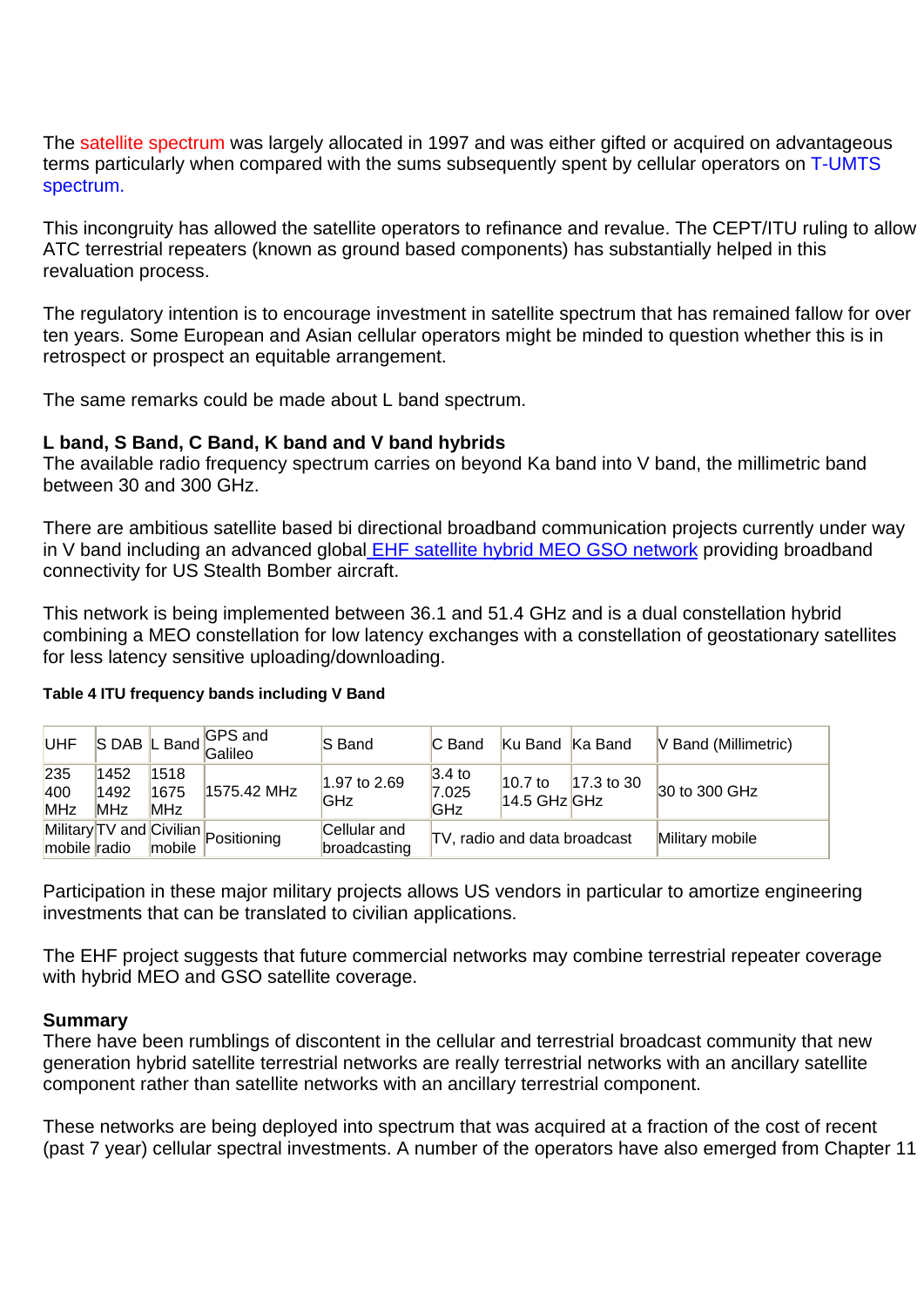This would seem to confer an unfair advantage to these companies.

This may of course be true but pragmatically there will be a high level of interdependency between satellite /terrestrial ATC networks, terrestrial broadcast and terrestrial cellular networks both at infrastructure and subscriber level.

Interdependency implies collaborative profit opportunity.

More tellingly, a number of the propositions outlined above will have to be closely coupled with already established terrestrial service providers in order to achieve long term financial viability.

In particular the significant economies of scale available to the cellular industry effectively dictate the radio functionality included in any handset. Satellite operators need to consider this factor with particular care.

The positioning of Eutelsat and SES Astra is potentially advantageous given their substantial existing satellite and subscriber assets and ability to amortize engineering and marketing investments over a large and secure existing revenue base. Intelsat has potentially similar advantages. S Band payloads on any of these satellites are essentially free.

This factor combined with other positive satellite technology and cost trends including lower launch costs, larger more efficient pay loads and improved uplink and downlink performance suggest that satellites will play an increasingly positive role in future terrestrial mobile broadband service provision.

At the very least satellites need to be more actively factored into present and future cellular and terrestrial broadcast business planning.

## **About RTT Technology Topics**

RTT Technology Topics generally reflect areas of research that we are presently working on.

We aim to introduce new terminology and new ideas to clarify present and future technology and business issues.

This is a hazardous process and we welcome comments from our readership who often have definite and better developed views on these subjects.

So do pass these Technology Topics on to your colleagues (using the many sharing algorithmic tools at your disposal), encourage them to join our Push List and encourage them to respond with comments.

## **Contact RTT**

[RTT](http://www.rttonline.com/), the [Shosteck Group](http://www.shosteck.com/) and [The Mobile World](http://www.themobileworld.com/) are presently working on a number of research and forecasting projects in the cellular, two way radio, satellite and broadcasting industry.

If you would like more information on this work then please contact